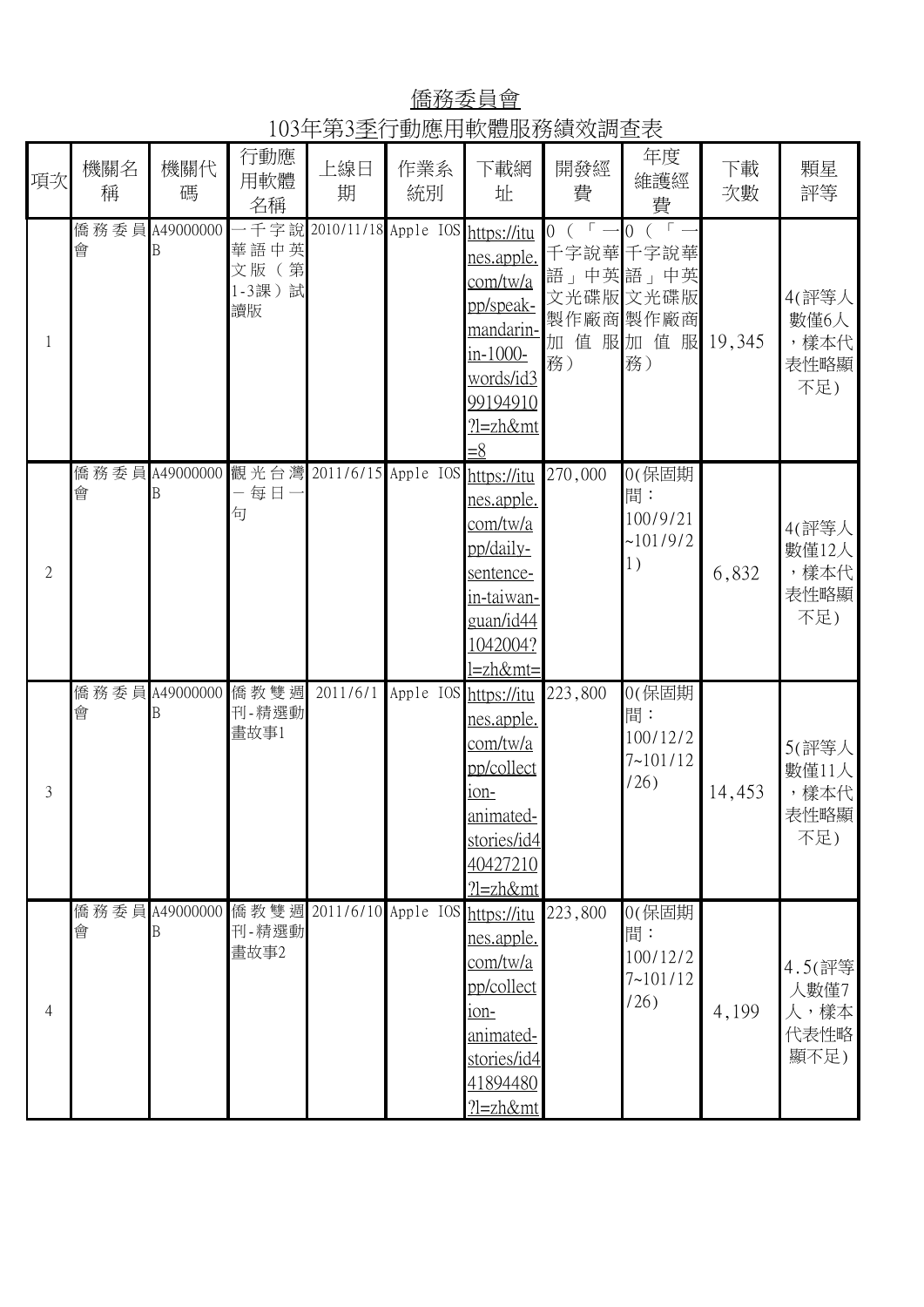| 項次 | 機關名<br>稱  | 機關代<br>碼       | 行動應<br>用軟體<br>名稱                | 上線日<br>期       | 作業系<br>統別 | 下載網<br>址                                                                                                                                                                                                                                     | 開發經<br>費 | 年度<br>維護經<br>費                            | 下載<br>次數 | 顆星<br>評等                                |
|----|-----------|----------------|---------------------------------|----------------|-----------|----------------------------------------------------------------------------------------------------------------------------------------------------------------------------------------------------------------------------------------------|----------|-------------------------------------------|----------|-----------------------------------------|
| 5  | 僑務委員<br>會 | A49000000<br>B | 刊-精選動<br>畫故事1                   | 僑教雙週 2012/7/30 | Android   | https://pla 203,900<br><u>v.google.c</u><br>om/store/<br>apps/detai<br><u>ls?id=air.</u><br>ocac001&<br><u>feature=m</u><br>ore from<br>develope<br>r#?t=W25<br>1bGwsM<br>SwyLDE<br>wMiwiY<br>WlyLm9j<br>YWMwM<br>DEiXO.                     |          | 0(保固<br>期間:<br>102/1/4<br>~103/1/<br>3)   | 10,829   | 3.6(評等<br>人數僅38<br>人,樣本<br>代表性略<br>顯不足) |
| 6  | 僑務委員<br>會 | A49000000<br>B | 僑教雙週 2012/7/31<br>刊-精選動<br>畫故事2 |                | Android   | https://pla $203,900$<br><u>v.google.c</u><br>om/store/<br>apps/detai<br><u>ls?id=air.</u><br>ocac002&<br><u>feature=m</u><br>ore from<br><u>develope</u><br>$r#?t = W25$<br>1bGwsM<br>SwyLDE<br>wMiwiY<br>WlyLm9j<br><u>YWMwM</u><br>DIiXQ. |          | 0(保固期<br>間:<br>$102/1/4$ ~<br>$103/1/3$ ) | 10,720   | 4.3(評等<br>人數僅33<br>人,樣本<br>代表性略<br>顯不足) |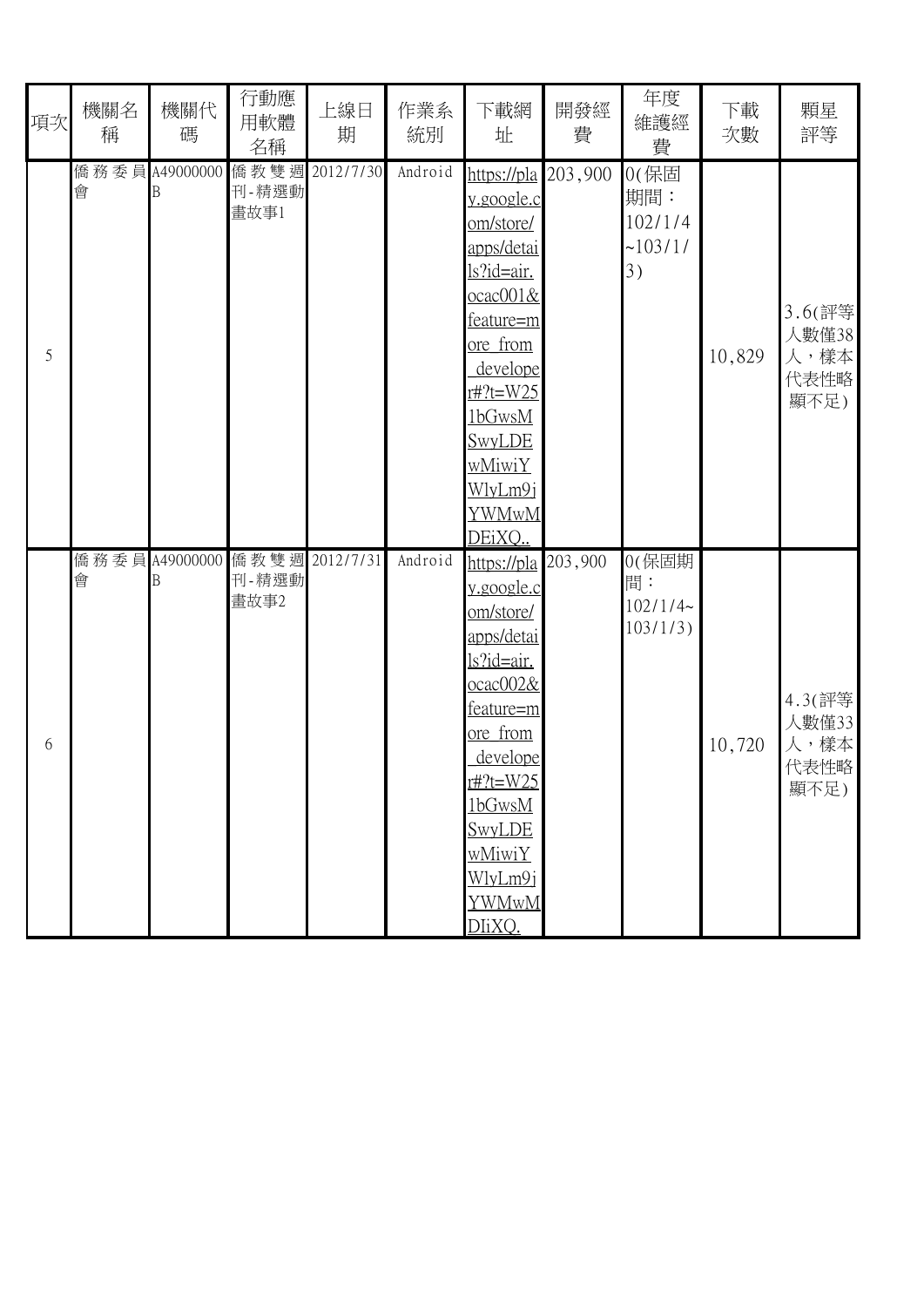| 項次 | 機關名<br>稱 | 機關代<br>碼                           | 行動應<br>用軟體<br>名稱 | 上線日<br>期  | 作業系<br>統別 | 下載網<br>址                                                                                                                                                                                                                                                                          | 開發經<br>費 | 年度<br>維護經<br>費                            | 下載<br>次數 | 顆星<br>評等                                              |
|----|----------|------------------------------------|------------------|-----------|-----------|-----------------------------------------------------------------------------------------------------------------------------------------------------------------------------------------------------------------------------------------------------------------------------------|----------|-------------------------------------------|----------|-------------------------------------------------------|
| 7  | 會        | 僑務委員 A49000000 弟子規<br>Β            |                  | 2012/12/1 | Android   | https://pla<br>y.google.c<br>om/store/<br>apps/detai<br>ls?id=air.<br>com.A5qc<br>hannel.cr<br>00&featur<br><u>e=more f</u><br><u>rom deve</u><br>loper#?t=<br><u>W251bG</u><br>wsMSwy<br><b>LDEwMi</b><br><u>wiYWlyL</u><br>mNvbS5<br><b>BNXFjaG</b><br>FubmVsL<br>mNyMD<br>AiXO | 200,000  | 0(保固期<br>間<br>$102/6/4 - 1$<br>03/6/3)    | 27,529   | 4.3(評等<br>人數僅<br>$141\lambda$ ,<br>樣本代表<br>性略顯不<br>足) |
| 8  | 會        | 僑務委員 A49000000 幼童華語 2012/12/1<br>Β | 讀本               |           | Android   | https://pla<br>y.google.c<br>om/store/<br>apps/detai<br>ls?id=air.<br>com.A5gc<br>hannel.ch<br>00&featur<br>e=more f<br>rom deve<br>$loper\#?t=$<br>W251bG<br>wsMSwy<br>LDEwMi<br>wiYWlyL<br>mNvbS5<br><b>BNXFjaG</b><br>FubmVsL<br>mNoMD<br><u>AiXQ</u>                          | 200,000  | $0$ (保固期<br>間<br>$102/6/4 - 1$<br>03/6/3) | 5,519    | 4.1(評等<br>人數僅30<br>人,樣本 <br>代表性略<br>顯不足)              |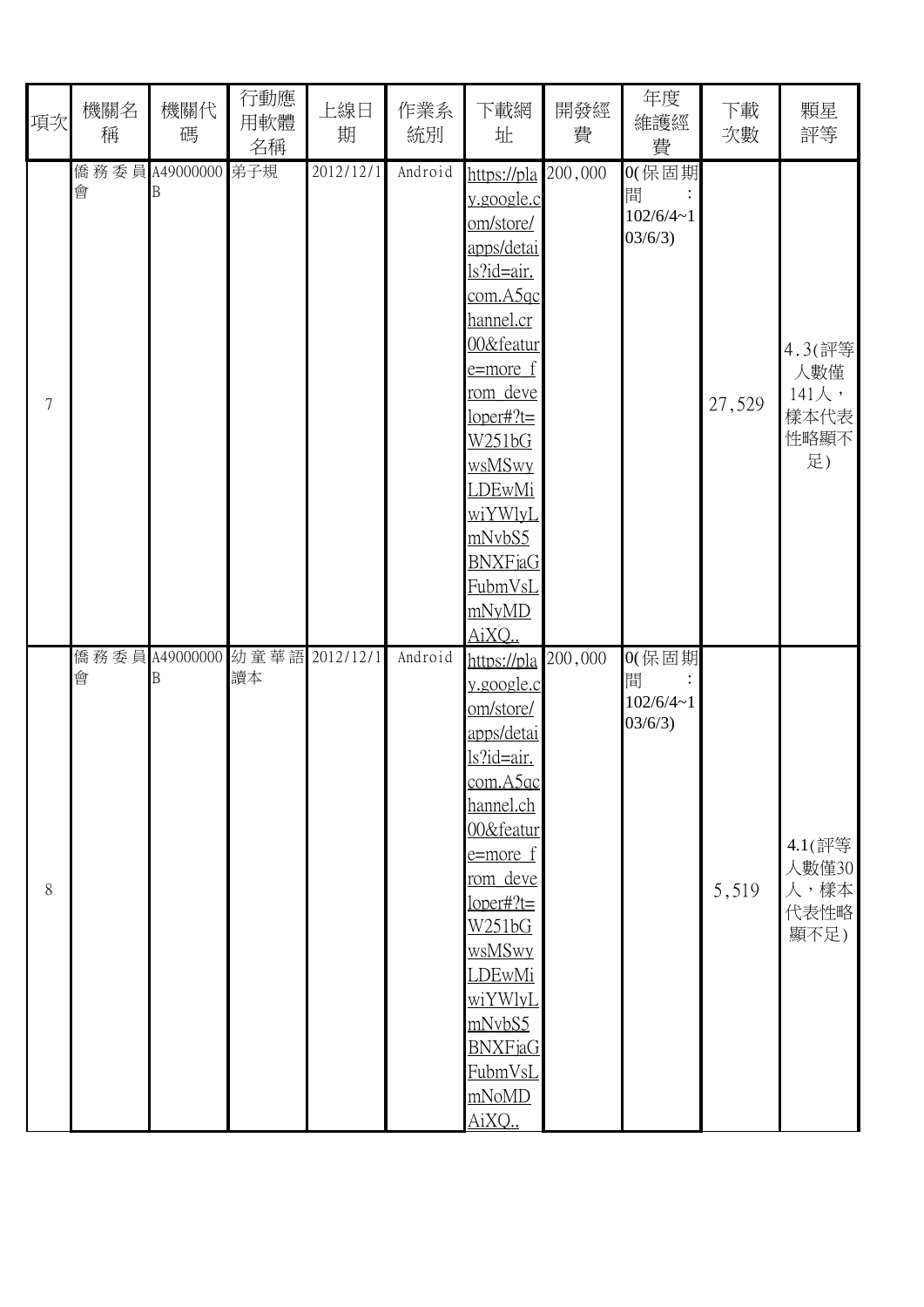| 項次 | 機關名<br>稱 | 機關代<br>碼                                     | 行動應<br>用軟體<br>名稱   | 上線日<br>期  | 作業系<br>統別             | 下載網<br>址                                                                                                                           | 開發經<br>費            | 年度<br>維護經<br>費                                           | 下載<br>次數                | 顆星<br>評等   |
|----|----------|----------------------------------------------|--------------------|-----------|-----------------------|------------------------------------------------------------------------------------------------------------------------------------|---------------------|----------------------------------------------------------|-------------------------|------------|
| 9  | 會        | 僑務委員 A49000000 弟子規<br>B                      |                    | 2013/5/7  | Apple IOS             | https://itu<br>nes.apple.<br>com/us/ap<br>p/di-zi-<br><u>eui/id642</u><br>251139?<br>$mt=8$                                        | 200,000             | $0$ (保固期<br>間<br>$102/6/4 - 1$<br>03/6/3)                | 2,780                   | 目前尚無<br>評等 |
| 10 | 會        | 僑務委員A49000000 幼童華語<br>B                      | 讀本                 | 2013/5/1  | Apple IOS https://itu | nes.apple.<br>com/tw/a<br>pp/you-<br>tong-hua-<br>yu-du-<br>ben/id640<br>960964                                                    | 200,000             | $0$ (保固期<br>間<br>$102/6/4 - 1$<br>03/6/3)                | 589                     | 目前尚無<br>評等 |
| 11 | 會        | 僑務委員 A49000000 宏觀僑務 2013/5/28 Android /<br>B | 新聞<br>for<br>Pad   |           | Pad                   | https://pla<br>y.google.c<br>om/store/<br>apps/detai<br><u>ls?id=gov</u><br>chinesegr.<br>oup.macr<br>onews                        | 新臺幣<br>250,000<br>元 | $0$ 元<br>保固期<br>間:<br>上線日至<br>103.12.3                   | 累計登<br>入<br>26,395<br>次 | 目前尚無<br>評等 |
| 12 | 會        | 僑務委員A49000000 宏觀僑務 2013/6/21<br>Β            | 新聞<br>for<br>Phone |           | Android /<br>Phone    | https://pla<br><u>y.google.c</u><br>om/store/<br>apps/detai<br><u>ls?id=org.</u><br>chinesegr<br>oup.macr<br>onews m<br>obile      | 新臺幣<br>250,000<br>元 | $0$ 元<br>保固期<br>間:<br>上線日至<br>103.12.3                   | 累計登<br>人<br>21,472<br>次 | 目前尚無<br>評等 |
| 13 | 會        | 僑務委員 A49000000 宏觀僑務<br>B                     | 新聞<br>for<br>Pad   | 2013/7/22 | iOS/ Pad              | https://itu<br><u>nes.apple.</u><br>com/tw/a<br>pp/hong-<br><u>guan-ji-</u><br><u>shi-xin-</u><br>wen/id62<br>4571816?<br>l=zh&mt= | 新臺幣<br>250,000<br>元 | $0\overrightarrow{\pi}$<br>保固期<br>間:<br>上線日至<br>103.12.3 | 累計登<br>人<br>23,174<br>次 | 目前尚無<br>評等 |